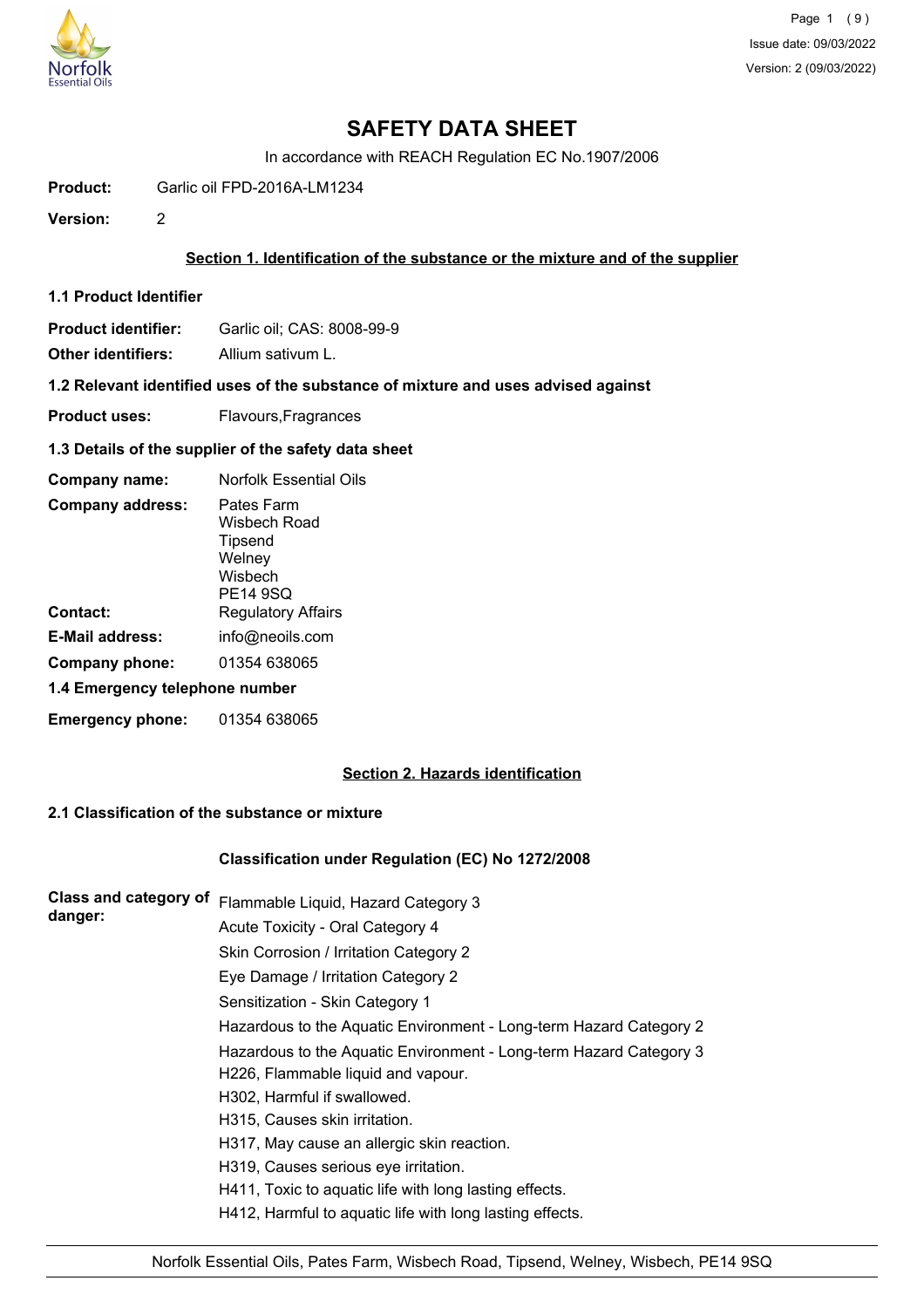

Page 2 (9) Issue date: 09/03/2022 Version: 2 (09/03/2022)

## **SAFETY DATA SHEET**

In accordance with REACH Regulation EC No.1907/2006

**Product:** Garlic oil FPD-2016A-LM1234 **Version:** 2 **Class and category of danger: 2.2 Label elements Classification under Regulation (EC) No 1272/2008 Signal word:** Warning H226, Flammable liquid and vapour. H302, Harmful if swallowed. H315, Causes skin irritation. H317, May cause an allergic skin reaction. H319, Causes serious eye irritation. H411, Toxic to aquatic life with long lasting effects. H412, Harmful to aquatic life with long lasting effects. **Hazard statements: M factor:** None **Supplemental** None **Information:** P210, Keep away from heat, sparks, open flames and hot surfaces. - No smoking. P233, Keep container tightly closed. P240, Ground/bond container and receiving equipment. P241, Use explosion-proof electrical, ventilating and lighting equipment. P242, Use only non-sparking tools. P243, Take precautionary measures against static discharge. P261, Avoid breathing vapour or dust. P264, Wash hands and other contacted skin thoroughly after handling. P270, Do not eat, drink or smoke when using this product. P272, Contaminated work clothing should not be allowed out of the workplace. P273, Avoid release to the environment. P280, Wear protective gloves/eye protection/face protection. P301/312, IF SWALLOWED: call a POISON CENTER or doctor/physician if you feel unwell. P303/361/353, IF ON SKIN (or hair): Remove/take off immediately all contaminated clothing. Rinse skin with water/shower. P305/351/338, IF IN EYES: Rinse cautiously with water for several minutes. Remove contact lenses, if present and easy to do. Continue rinsing. P330, Rinse mouth. P333/313, If skin irritation or rash occurs: Get medical advice/attention. P337/313, If eye irritation persists: Get medical advice/attention. P362, Take off contaminated clothing and wash before reuse. P370/378, In case of fire: Use carbon dioxide, dry chemical, foam for extinction. P391, Collect spillage. P403/235, Store in a well-ventilated place. Keep cool. **Precautionary statements:**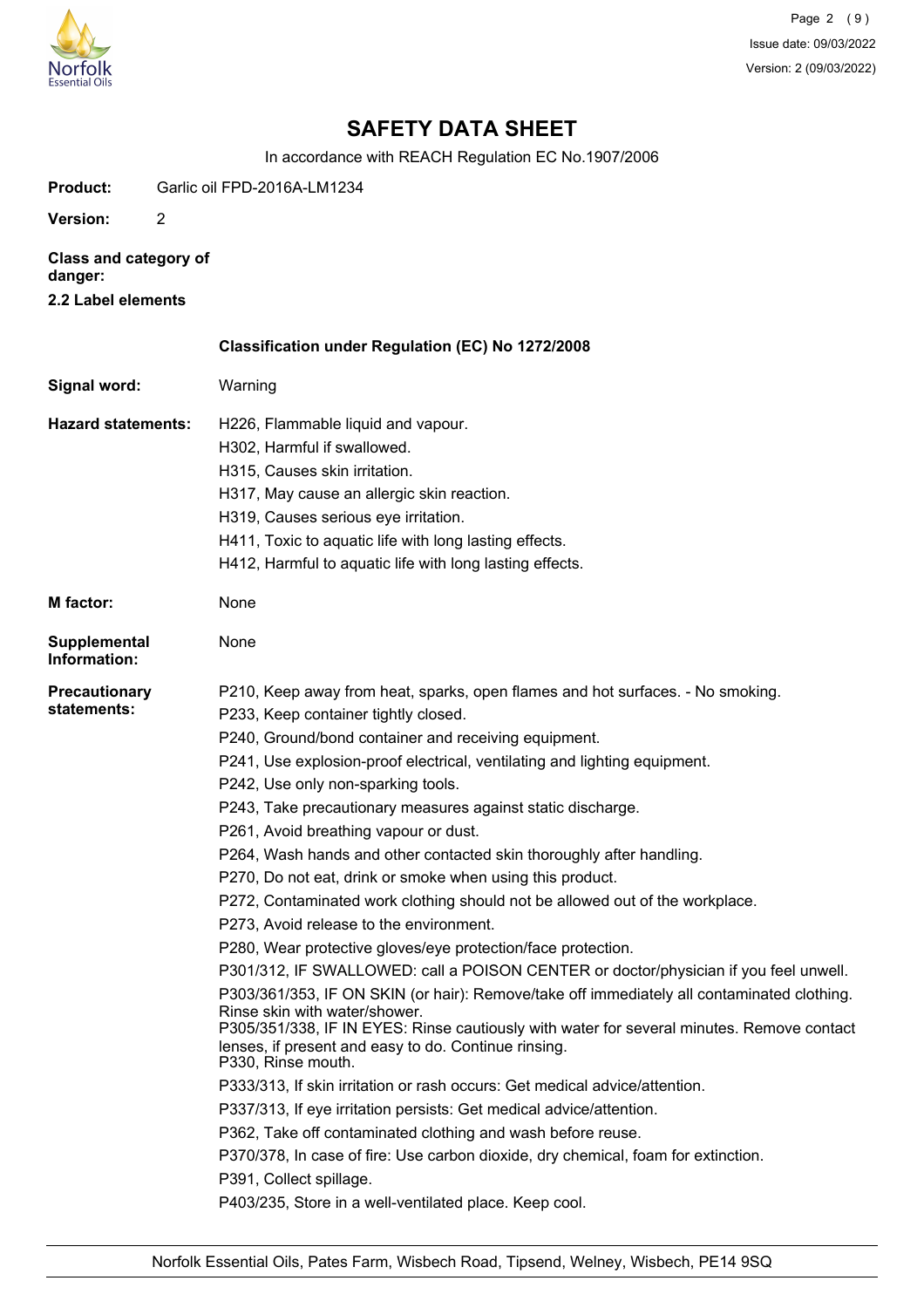

## **SAFETY DATA SHEET**

In accordance with REACH Regulation EC No.1907/2006

| Product:          | Garlic oil FPD-2016A-LM1234                                                                             |
|-------------------|---------------------------------------------------------------------------------------------------------|
| <b>Version:</b>   | $\overline{2}$                                                                                          |
|                   | P501, Dispose of contents/container to approved disposal site, in accordance with local<br>regulations. |
| Pictograms:       |                                                                                                         |
| 2.3 Other hazards |                                                                                                         |
| Other hazards:    | None                                                                                                    |
|                   |                                                                                                         |

### **Section 3. Composition / information on ingredients**

#### **3.1 Substances**

**Product identifier:** Garlic oil; CAS: 8008-99-9

### **Contains:**

| <b>Name</b>        | <b>CAS</b> | <b>EC</b> | <b>REACH Registration</b><br>No. | $\%$     | <b>Classification for</b><br>(CLP) 1272/2008                                                                                                           |
|--------------------|------------|-----------|----------------------------------|----------|--------------------------------------------------------------------------------------------------------------------------------------------------------|
| Allyl disulfide    | 2179-57-9  | 218-548-6 |                                  | 50-100%  | Flam. Lig. 3-Acute Tox.<br>3-Skin Irrit. 2-Eye Irrit.<br>2-Skin Sens. 1B;H226-<br>lH301-H315-H317-<br>IH319.-                                          |
| Allyl sulfide      | 592-88-1   | 209-775-1 |                                  | $1 - 5%$ | Flam. Lig. 3;H226,-                                                                                                                                    |
| Diallyl trisulfide | 2050-87-5  | 218-107-8 |                                  | $1 - 5%$ | Acute Tox. 4; H302,-                                                                                                                                   |
| Dimethyl disulfide | 624-92-0   |           |                                  | $1 - 5%$ | Acute Tox. 4-Acute<br>Tox. 3-Eye Irrit. 2-Skin<br>Sens. 1B-STOT SE 3-<br>Aquatic Acute 1-<br>Aquatic Chronic 1;<br>H302-H317-H319-<br>H331-H335-H410.- |

### **Section 4. First-aid measures**

### **4.1 Description of first aid measures**

**Inhalation:** Remove from exposure site to fresh air, keep at rest, and obtain medical attention. **Eye exposure:** IF IN EYES: Rinse cautiously with water for several minutes. Remove contact lenses, if present and easy to do. Continue rinsing. **Skin exposure:** IF ON SKIN (or hair): Remove/take off immediately all contaminated clothing. Rinse skin with water/shower. **Ingestion:** IF SWALLOWED: call a POISON CENTER or doctor/physician if you feel unwell.

## **4.2 Most important symptoms and effects, both acute and delayed**

Norfolk Essential Oils, Pates Farm, Wisbech Road, Tipsend, Welney, Wisbech, PE14 9SQ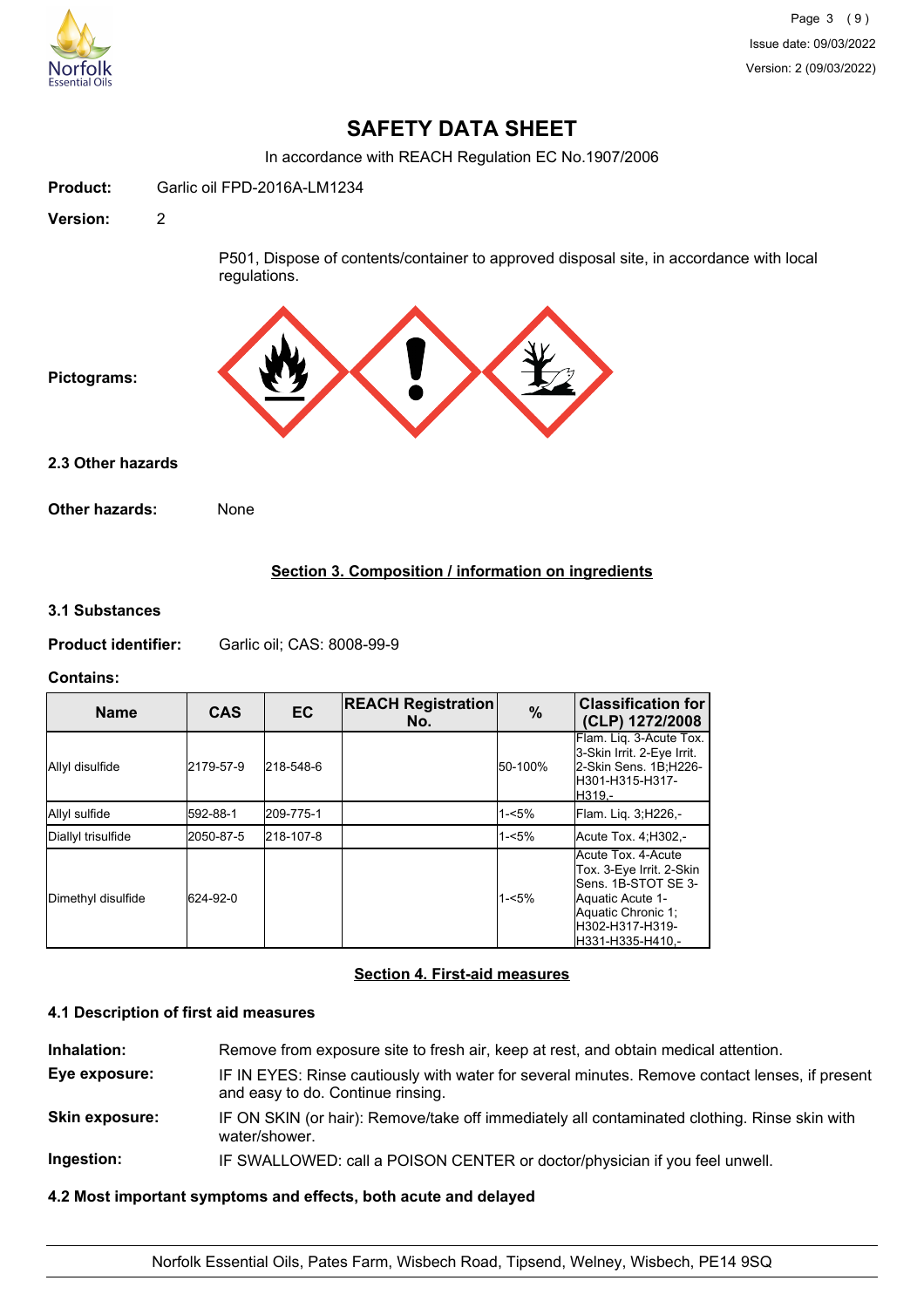

Page 4 (9) Issue date: 09/03/2022 Version: 2 (09/03/2022)

# **SAFETY DATA SHEET**

In accordance with REACH Regulation EC No.1907/2006

**Product:** Garlic oil FPD-2016A-LM1234

**Version:** 2

Harmful if swallowed. Causes skin irritation. May cause an allergic skin reaction. Causes serious eye irritation.

**4.3 Indication of any immediate medical attention and special treatment needed**

None expected, see Section 4.1 for further information.

### **SECTION 5: Firefighting measures**

#### **5.1 Extinguishing media**

Suitable media: Carbon dioxide, Dry chemical, Foam.

### **5.2 Special hazards arising from the substance or mixture**

In case of fire, may be liberated: Carbon monoxide, Unidentified organic compounds.

#### **5.3 Advice for fire fighters:**

In case of insufficient ventilation, wear suitable respiratory equipment.

### **Section 6. Accidental release measures**

### **6.1 Personal precautions, protective equipment and emergency procedures:**

Avoid inhalation. Avoid contact with skin and eyes. See protective measures under Section 7 and 8.

### **6.2 Environmental precautions:**

Keep away from drains, surface and ground water, and soil.

### **6.3 Methods and material for containment and cleaning up:**

Remove ignition sources. Provide adequate ventilation. Avoid excessive inhalation of vapours. Contain spillage immediately by use of sand or inert powder. Dispose of according to local regulations.

### **6.4 Reference to other sections:**

Also refer to sections 8 and 13.

### **Section 7. Handling and storage**

### **7.1 Precautions for safe handling:**

Keep away from heat, sparks, open flames and hot surfaces. - No smoking. Do not eat, drink or smoke when using this product.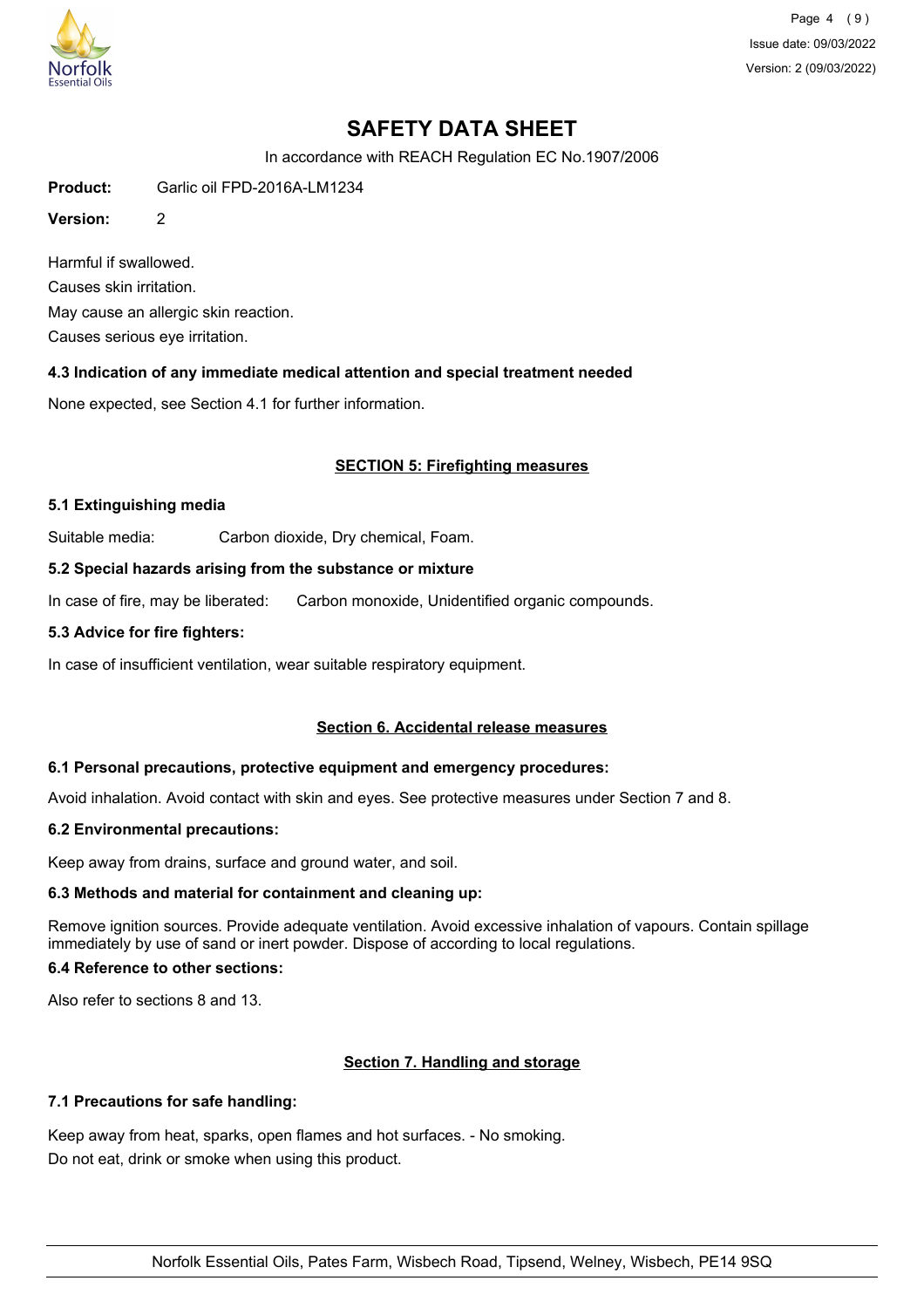

Page 5 (9) Issue date: 09/03/2022 Version: 2 (09/03/2022)

## **SAFETY DATA SHEET**

In accordance with REACH Regulation EC No.1907/2006

**Product:** Garlic oil FPD-2016A-LM1234

**Version:** 2

### **7.2 Conditions for safe storage, including any incompatibilities:**

Ground/bond container and receiving equipment. Use only non-sparking tools. Take precautionary measures against static discharge.

### **7.3 Specific end use(s):**

Flavours,Fragrances: Use in accordance with good manufacturing and industrial hygiene practices.

### **Section 8. Exposure controls/personal protection**

#### **8.1 Control parameters**

Workplace exposure limits: Not Applicable

### **8.2 Exposure Controls**

#### **Eye / Skin Protection**

Wear protective gloves/eye protection/face protection

#### **Respiratory Protection**

Under normal conditions of use and where adequate ventilation is available to prevent build up of excessive vapour, this material should not require special engineering controls. However, in conditions of high or prolonged use, or high temperature or other conditions which increase exposure, the following engineering controls can be used to minimise exposure to personnel: a) Increase ventilation of the area with local exhaust ventilation. b) Personnel can use an approved, appropriately fitted respirator with organic vapour cartridge or canisters and particulate filters. c) Use closed systems for transferring and processing this material.

Also refer to Sections 2 and 7.

### **Section 9. Physical and chemical properties**

#### **9.1 Information on basic physical and chemical properties**

| Appearance:                                   | Not determined                               |
|-----------------------------------------------|----------------------------------------------|
| Odour:                                        | Not determined                               |
| <b>Odour threshold:</b>                       | Not determined                               |
| pH:                                           | Not determined                               |
| Melting point / freezing point:               | Not determined                               |
| Initial boiling point / range:                | Not determined                               |
| <b>Flash point:</b>                           | 30 °C                                        |
| <b>Evaporation rate:</b>                      | Not determined                               |
| Flammability (solid, gas):                    | Not determined                               |
| Upper/lower flammability or explosive limits: | Product does not present an explosion hazard |
| Vapour pressure:                              | Not determined                               |
| Vapour density:                               | Not determined                               |
| <b>Relative density:</b>                      | Not determined                               |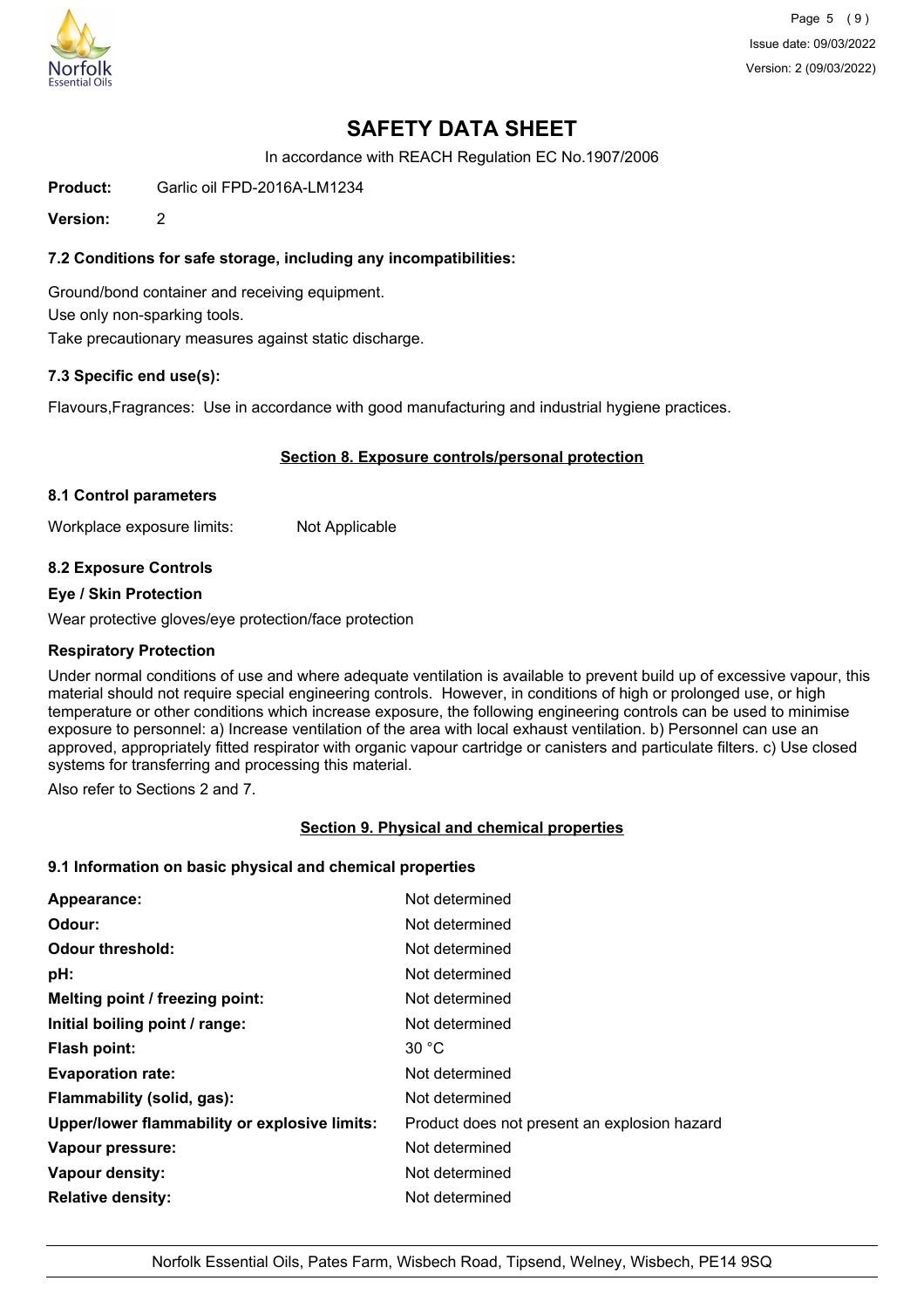

Page 6 (9) Issue date: 09/03/2022 Version: 2 (09/03/2022)

# **SAFETY DATA SHEET**

In accordance with REACH Regulation EC No.1907/2006

**Product:** Garlic oil FPD-2016A-LM1234

**Version:** 2

| Solubility(ies):                        | Not determined |
|-----------------------------------------|----------------|
| Partition coefficient: n-octanol/water: | Not determined |
| <b>Auto-ignition temperature:</b>       | Not determined |
| <b>Decomposition temperature:</b>       | Not determined |
| Viscosity:                              | Not determined |
| <b>Explosive properties:</b>            | Not expected   |
| <b>Oxidising properties:</b>            | Not expected   |
|                                         |                |

**9.2 Other information:** None available

### **Section 10. Stability and reactivity**

#### **10.1 Reactivity:**

Presents no significant reactivity hazard, by itself or in contact with water.

## **10.2 Chemical stability:**

Good stability under normal storage conditions.

## **10.3 Possibility of hazardous reactions:**

Not expected under normal conditions of use.

### **10.4 Conditions to avoid:**

Avoid extreme heat.

## **10.5 Incompatible materials:**

Avoid contact with strong acids, alkalis or oxidising agents.

### **10.6 Hazardous decomposition products:**

Not expected.

### **Section 11. Toxicological information**

### **11.1 Information on toxicological effects**

| <b>Acute Toxicity:</b>                    | Acute Toxicity - Oral Category 4                                 |
|-------------------------------------------|------------------------------------------------------------------|
| <b>Acute Toxicity Oral</b>                | $424 \text{ mg/kg}$                                              |
| <b>Acute Toxicity Dermal</b>              | >5000                                                            |
| <b>Acute Toxicity Inhalation</b>          | Not Available                                                    |
| <b>Skin corrosion/irritation:</b>         | Skin Corrosion / Irritation Category 2                           |
| Serious eye damage/irritation:            | Eye Damage / Irritation Category 2                               |
| <b>Respiratory or skin sensitisation:</b> | Sensitization - Skin Category 1                                  |
| Germ cell mutagenicity:                   | Based on available data the classification criteria are not met. |
| <b>Carcinogenicity:</b>                   | Based on available data the classification criteria are not met. |
| <b>Reproductive toxicity:</b>             | Based on available data the classification criteria are not met. |
| <b>STOT-single exposure:</b>              | Based on available data the classification criteria are not met. |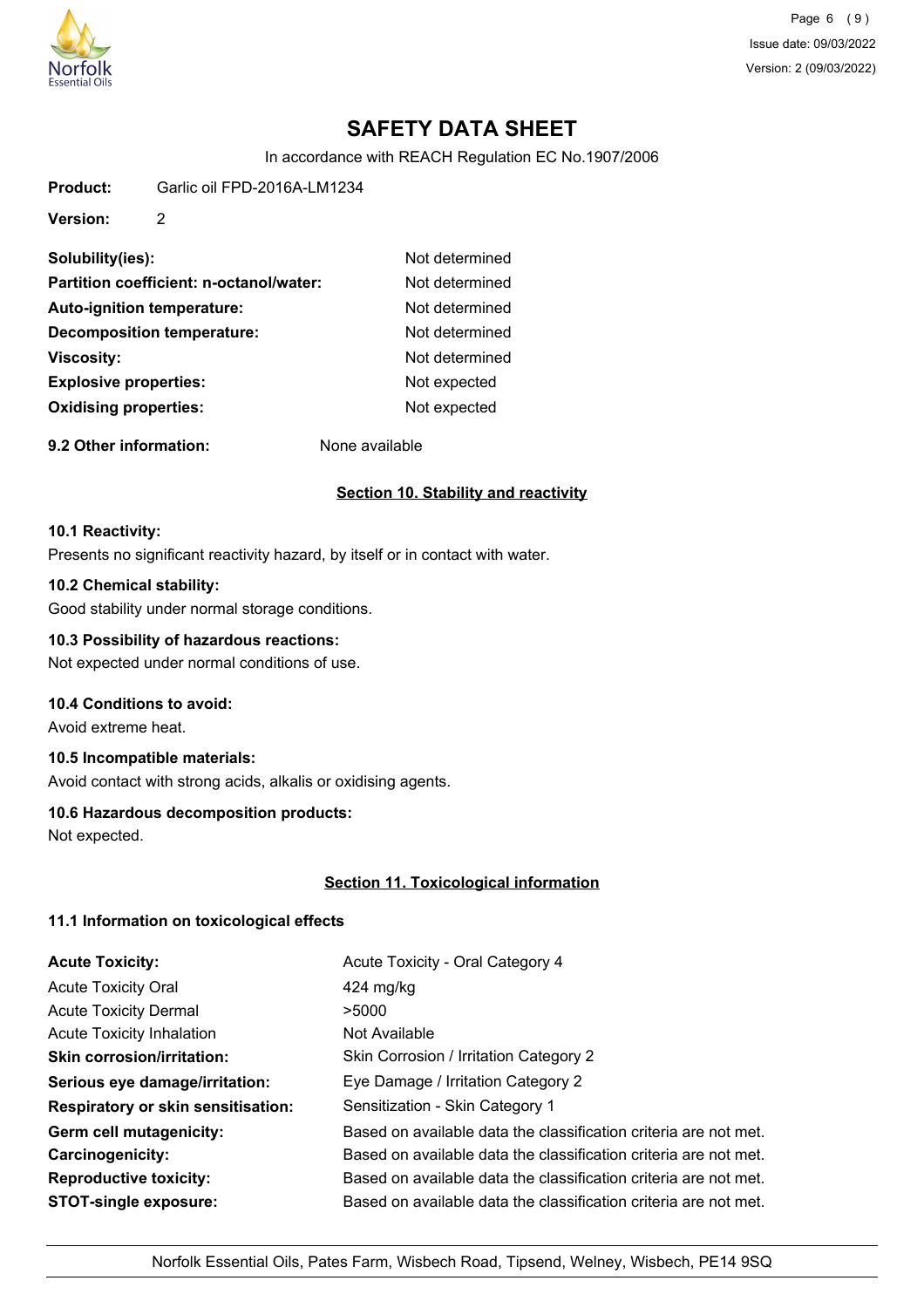

# **SAFETY DATA SHEET**

In accordance with REACH Regulation EC No.1907/2006

**Product:** Garlic oil FPD-2016A-LM1234

**Version:** 2

| <b>STOT-repeated exposure:</b> | Based on available data the classification criteria are not met. |
|--------------------------------|------------------------------------------------------------------|
| <b>Aspiration hazard:</b>      | Based on available data the classification criteria are not met. |

### **Information about hazardous ingredients in the mixture**

| Ingredient         | <b>CAS</b> | <b>EC</b>         | LD50/ATE Oral | LD50/ATE<br><b>Dermal</b> | LC50/ATE<br><b>Inhalation</b> | <b>LC50</b><br><b>Route</b> |
|--------------------|------------|-------------------|---------------|---------------------------|-------------------------------|-----------------------------|
| Allyl disulfide    | 2179-57-9  | $ 218 - 548 - 6 $ | 260           | 3600                      | Not available                 | <b>Not</b><br>available     |
| Diallyl trisulfide | 2050-87-5  | $ 218 - 107 - 8 $ | 500           | Not available             | Not available                 | <b>Not</b><br>available     |
| Dimethyl disulfide | 624-92-0   |                   | 385           | Not available             | 1310                          | Gas                         |

Refer to Sections 2 and 3 for additional information.

### **Section 12. Ecological information**

### **12.1 Toxicity:**

Toxic to aquatic life with long lasting effects.

Harmful to aquatic life with long lasting effects.

**12.2 Persistence and degradability:** Not available

**12.3 Bioaccumulative potential:** Not available

**12.4 Mobility in soil:** Not available

**12.5 Results of PBT and vPvB assessment:**

This substance does not meet the PBT/vPvB criteria of REACH, annex XIII.

**12.6 Other adverse effects:** Not available

### **Section 13. Disposal considerations**

### **13.1 Waste treatment methods:**

Dispose of in accordance with local regulations. Avoid disposing into drainage systems and into the environment. Empty containers should be taken to an approved waste handling site for recycling or disposal.

#### **Section 14. Transport information**

| 14.1 UN number:                    | <b>UN1197</b>                                                                 |
|------------------------------------|-------------------------------------------------------------------------------|
| 14.2 UN Proper Shipping Name:      | EXTRACTS, FLAVOURING, LIQUID                                                  |
| 14.3 Transport hazard class(es):   | 3                                                                             |
| <b>Sub Risk:</b>                   |                                                                               |
| 14.4. Packing Group:               | Ш                                                                             |
| <b>14.5 Environmental hazards:</b> | This is an environmentally hazardous substance.                               |
| 14.6 Special precautions for user: | None additional                                                               |
|                                    | 14.7 Transport in bulk according to Annex II of MARPOL73/78 and the IBC Code: |
| Not applicable                     |                                                                               |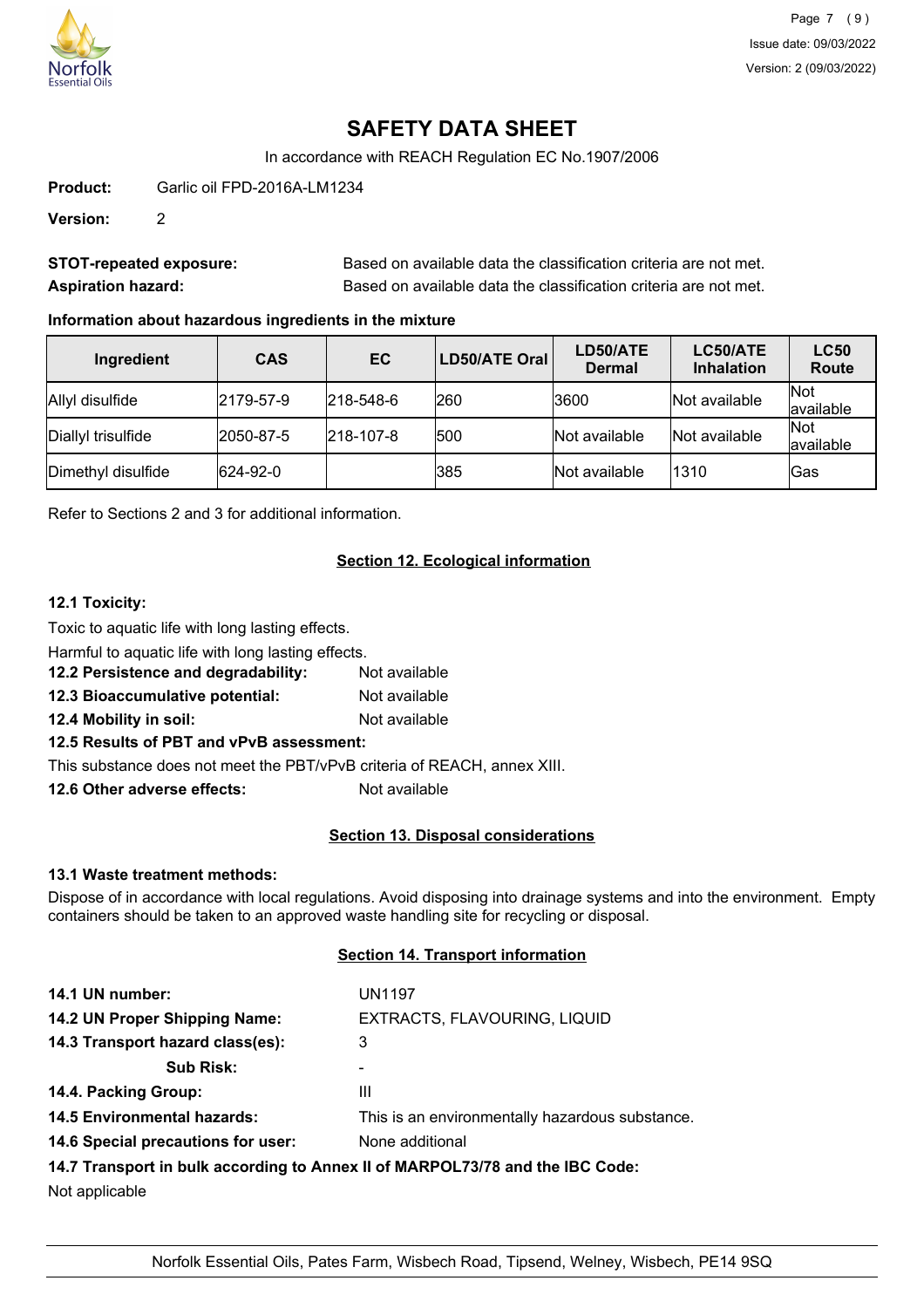

Page 8 (9) Issue date: 09/03/2022 Version: 2 (09/03/2022)

## **SAFETY DATA SHEET**

In accordance with REACH Regulation EC No.1907/2006

**Product:** Garlic oil FPD-2016A-LM1234

**Version:** 2

### **Section 15. Regulatory information**

#### **15.1 Safety, health and environmental regulations/legislation specific for the substance or mixture**

Water Hazard Class (WGK): 3

### **15.2 Chemical Safety Assessment**

A Chemical Safety Assessment has not been carried out for this product.

|--|

| <b>Concentration % Limits:</b>  | EH C3=25.00% SCI 2=16.67% EDI 2=16.39% SS 1=1.67% |
|---------------------------------|---------------------------------------------------|
| <b>Total Fractional Values:</b> | EH C3=4.00 SCI 2=6.00 EDI 2=6.10 SS 1=60.00       |

**Key to revisions:**

Classification under Regulation (EC) No 1272/2008 SECTION 3: Composition/information on ingredients

#### **Key to abbreviations:**

| <b>Abbreviation</b> | <b>Meaning</b>                                                           |
|---------------------|--------------------------------------------------------------------------|
| Acute Tox. 3        | Acute Toxicity - Oral Category 3                                         |
| Acute Tox. 3        | Acute Toxicity - Inhalation Category 3                                   |
| Acute Tox. 4        | Acute Toxicity - Oral Category 4                                         |
| Aquatic Acute 1     | Hazardous to the Aquatic Environment - Acute Hazard Category 1           |
| Aquatic Chronic 1   | Hazardous to the Aquatic Environment - Long-term Hazard Category 1       |
| Eye Irrit. 2        | Eye Damage / Irritation Category 2                                       |
| Flam. Liq. 3        | Flammable Liquid, Hazard Category 3                                      |
| H226                | Flammable liquid and vapour.                                             |
| H301                | Toxic if swallowed.                                                      |
| H302                | Harmful if swallowed.                                                    |
| H315                | Causes skin irritation.                                                  |
| H317                | May cause an allergic skin reaction.                                     |
| H319                | Causes serious eye irritation.                                           |
| H331                | Toxic if inhaled.                                                        |
| H335                | May cause respiratory irritation.                                        |
| H410                | Very toxic to aquatic life with long lasting effects.                    |
| P210                | Keep away from heat, sparks, open flames and hot surfaces. - No smoking. |
| P233                | Keep container tightly closed.                                           |
| P240                | Ground/bond container and receiving equipment.                           |
| P241                | Use explosion-proof electrical, ventilating and lighting equipment.      |
| P242                | Use only non-sparking tools.                                             |
| P243                | Take precautionary measures against static discharge.                    |
| P261                | Avoid breathing vapour or dust.                                          |
| P <sub>264</sub>    | Wash hands and other contacted skin thoroughly after handling.           |